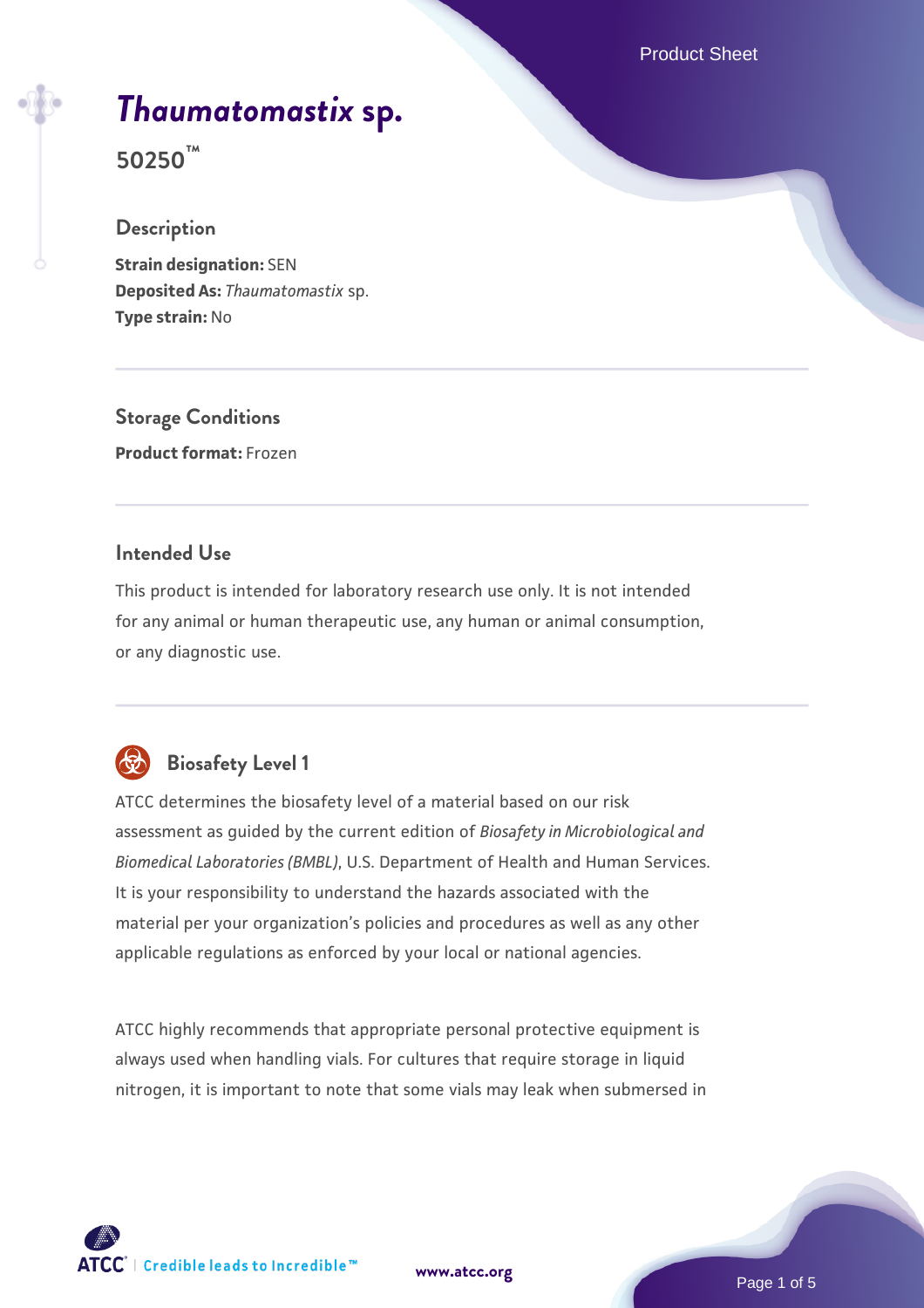liquid nitrogen and will slowly fill with liquid nitrogen. Upon thawing, the conversion of the liquid nitrogen back to its gas phase may result in the vial exploding or blowing off its cap with dangerous force creating flying debris. Unless necessary, ATCC recommends that these cultures be stored in the vapor phase of liquid nitrogen rather than submersed in liquid nitrogen.

# **Certificate of Analysis**

For batch-specific test results, refer to the applicable certificate of analysis that can be found at www.atcc.org.

## **Growth Conditions**

**Medium:**  [ATCC Medium 802: Sonneborn's Paramecium medium](https://www.atcc.org/-/media/product-assets/documents/microbial-media-formulations/8/0/2/atcc-medium-802.pdf?rev=73d25dbdd49b44529c8ac49753787d74) **Temperature:** 25°C **Incubation:** grown with Enterobacter aerogenes ATCC 13048 and mixed bacteria

# **Material Citation**

If use of this material results in a scientific publication, please cite the material in the following manner: *Thaumatomastix* sp. (ATCC 50250)

## **References**

References and other information relating to this material are available at www.atcc.org.



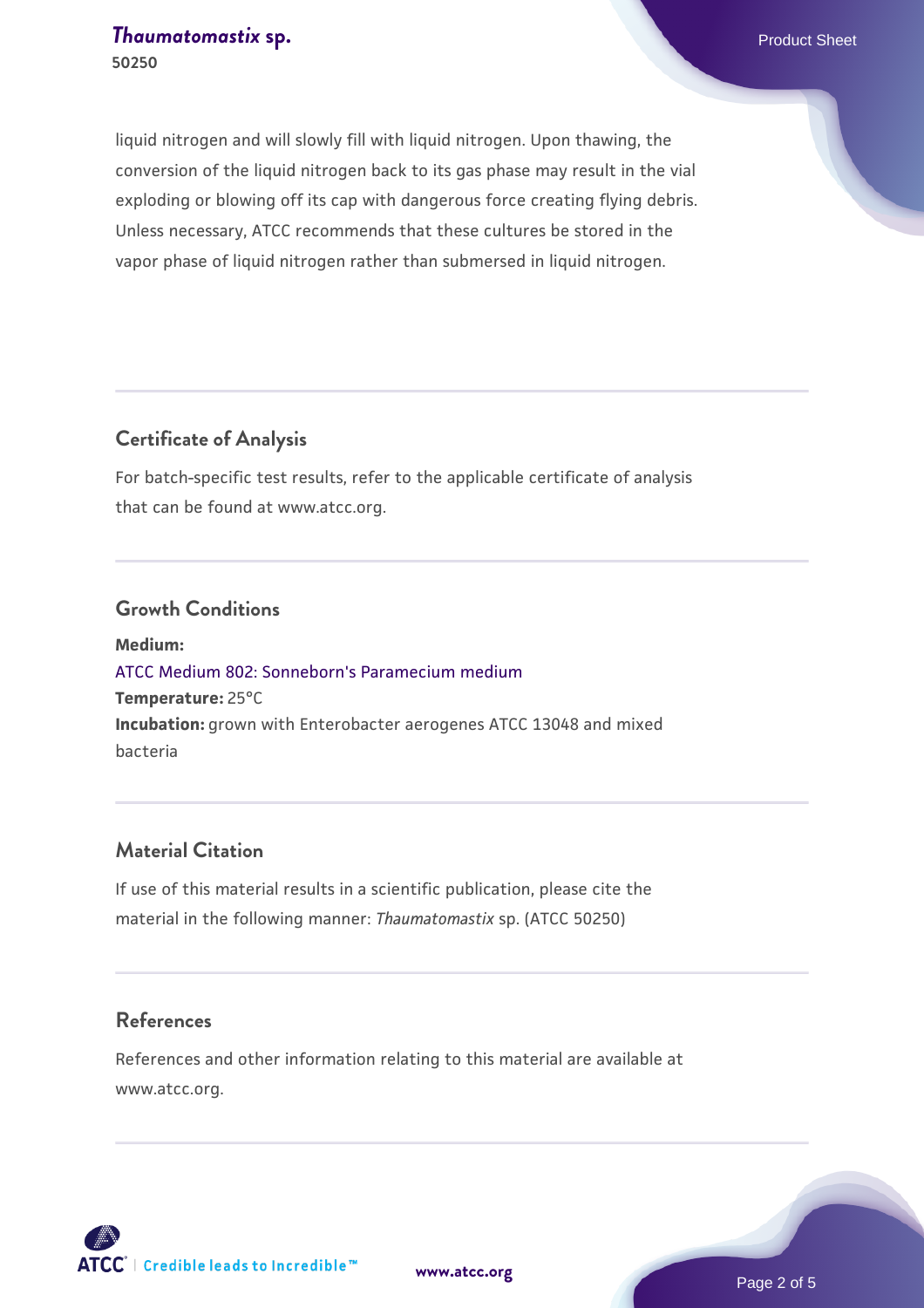**[Thaumatomastix](https://www.atcc.org/products/50250) [sp.](https://www.atcc.org/products/50250) Product Sheet Product Sheet 50250**

#### **Warranty**

The product is provided 'AS IS' and the viability of ATCC® products is warranted for 30 days from the date of shipment, provided that the customer has stored and handled the product according to the information included on the product information sheet, website, and Certificate of Analysis. For living cultures, ATCC lists the media formulation and reagents that have been found to be effective for the product. While other unspecified media and reagents may also produce satisfactory results, a change in the ATCC and/or depositor-recommended protocols may affect the recovery, growth, and/or function of the product. If an alternative medium formulation or reagent is used, the ATCC warranty for viability is no longer valid. Except as expressly set forth herein, no other warranties of any kind are provided, express or implied, including, but not limited to, any implied warranties of merchantability, fitness for a particular purpose, manufacture according to cGMP standards, typicality, safety, accuracy, and/or noninfringement.

## **Disclaimers**

This product is intended for laboratory research use only. It is not intended for any animal or human therapeutic use, any human or animal consumption, or any diagnostic use. Any proposed commercial use is prohibited without a license from ATCC.

While ATCC uses reasonable efforts to include accurate and up-to-date information on this product sheet, ATCC makes no warranties or representations as to its accuracy. Citations from scientific literature and patents are provided for informational purposes only. ATCC does not warrant that such information has been confirmed to be accurate or complete and the customer bears the sole responsibility of confirming the accuracy and completeness of any such information.

This product is sent on the condition that the customer is responsible for and assumes all risk and responsibility in connection with the receipt, handling,



**[www.atcc.org](http://www.atcc.org)**

Page 3 of 5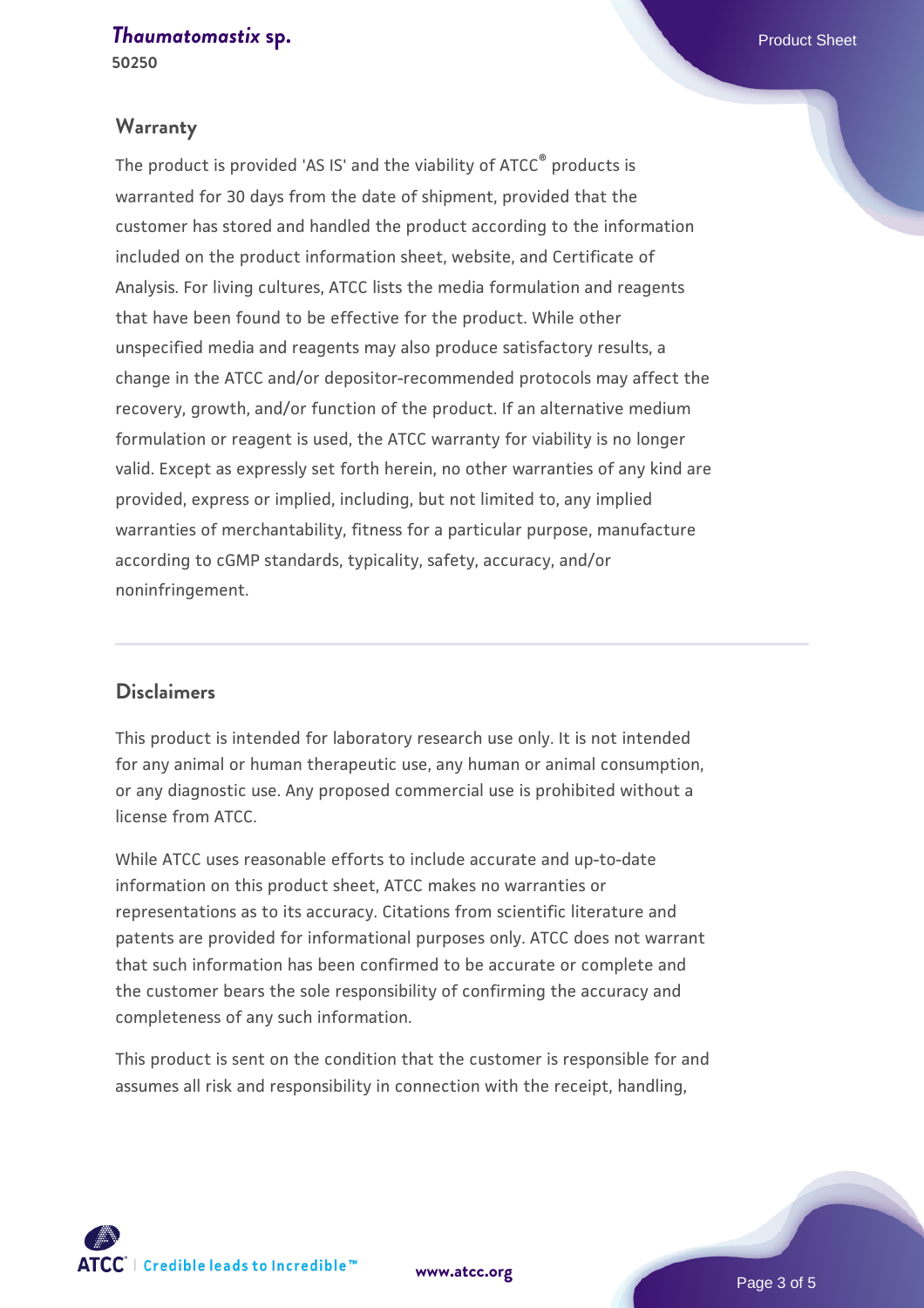storage, disposal, and use of the ATCC product including without limitation taking all appropriate safety and handling precautions to minimize health or environmental risk. As a condition of receiving the material, the customer agrees that any activity undertaken with the ATCC product and any progeny or modifications will be conducted in compliance with all applicable laws, regulations, and guidelines. This product is provided 'AS IS' with no representations or warranties whatsoever except as expressly set forth herein and in no event shall ATCC, its parents, subsidiaries, directors, officers, agents, employees, assigns, successors, and affiliates be liable for indirect, special, incidental, or consequential damages of any kind in connection with or arising out of the customer's use of the product. While reasonable effort is made to ensure authenticity and reliability of materials on deposit, ATCC is not liable for damages arising from the misidentification or misrepresentation of such materials.

Please see the material transfer agreement (MTA) for further details regarding the use of this product. The MTA is available at www.atcc.org.

# **Copyright and Trademark Information**

© ATCC 2021. All rights reserved.

ATCC is a registered trademark of the American Type Culture Collection.

# **Revision**

This information on this document was last updated on 2021-05-19

# **Contact Information**

ATCC 10801 University Boulevard Manassas, VA 20110-2209 USA



**[www.atcc.org](http://www.atcc.org)**